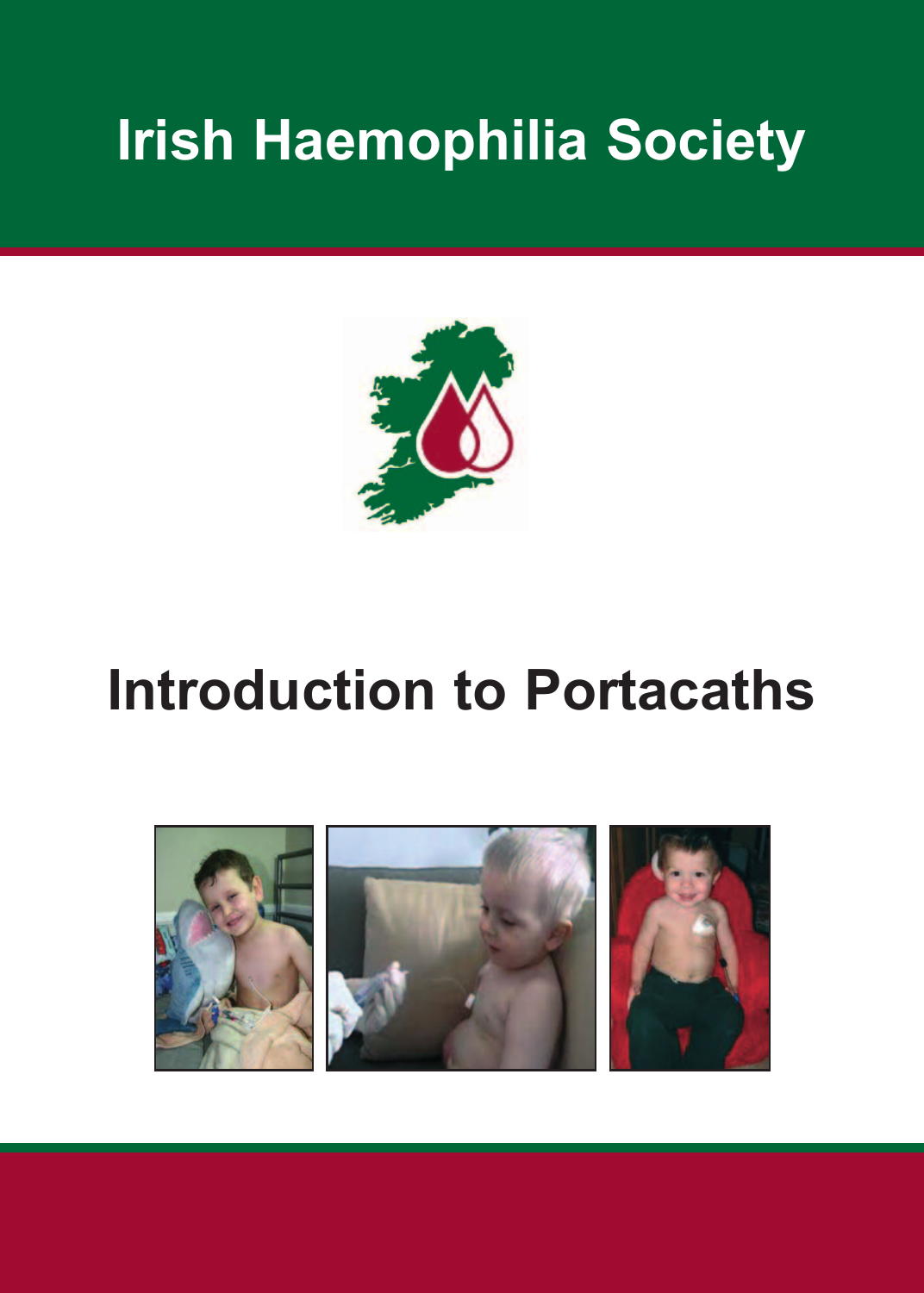# **contEntS**

| Page 3  | What is a portacath?                                        |
|---------|-------------------------------------------------------------|
| Page 4  | How is a portacath inserted?                                |
| Page 4  | Complications associated with portacaths.                   |
| Page 5  | Preparation for surgery.                                    |
| Page 6  | Day of surgery.                                             |
| Page 7  | After surgery.                                              |
| Page 8  | Using your child's portacath at home.                       |
| Page 9  | Troubleshooting.                                            |
| Page 11 | <b>Information for Parents.</b>                             |
| Page 12 | Contact details for Our Lady's Children's Hospital Crumlin. |

# **IntroductIon**

Haemophilia is a genetic blood disorder, which is usually inherited. The gene is passed down from a parent to a child. A person who is born with haemophilia will have it for life. A diagnosis of haemophilia in a family can be a traumatic experience. However, with excellent treatment the life expectancy of a child born with haemophilia in Ireland is essentially normal. Some children do not have good veins and until these develop may require to have a portacath inserted under the skin, to help their parents give treatment at home. We hope this booklet gives you an understanding of portacaths.

# **If you require further information please contact:**

**the Irish Haemophilia Society, First Floor, cathedral court, new Street, dublin 8. tel: 01 657 9900 Fax: 01 657 9901 Email: info@haemophilia.ie Website: www.haemophilia.ie**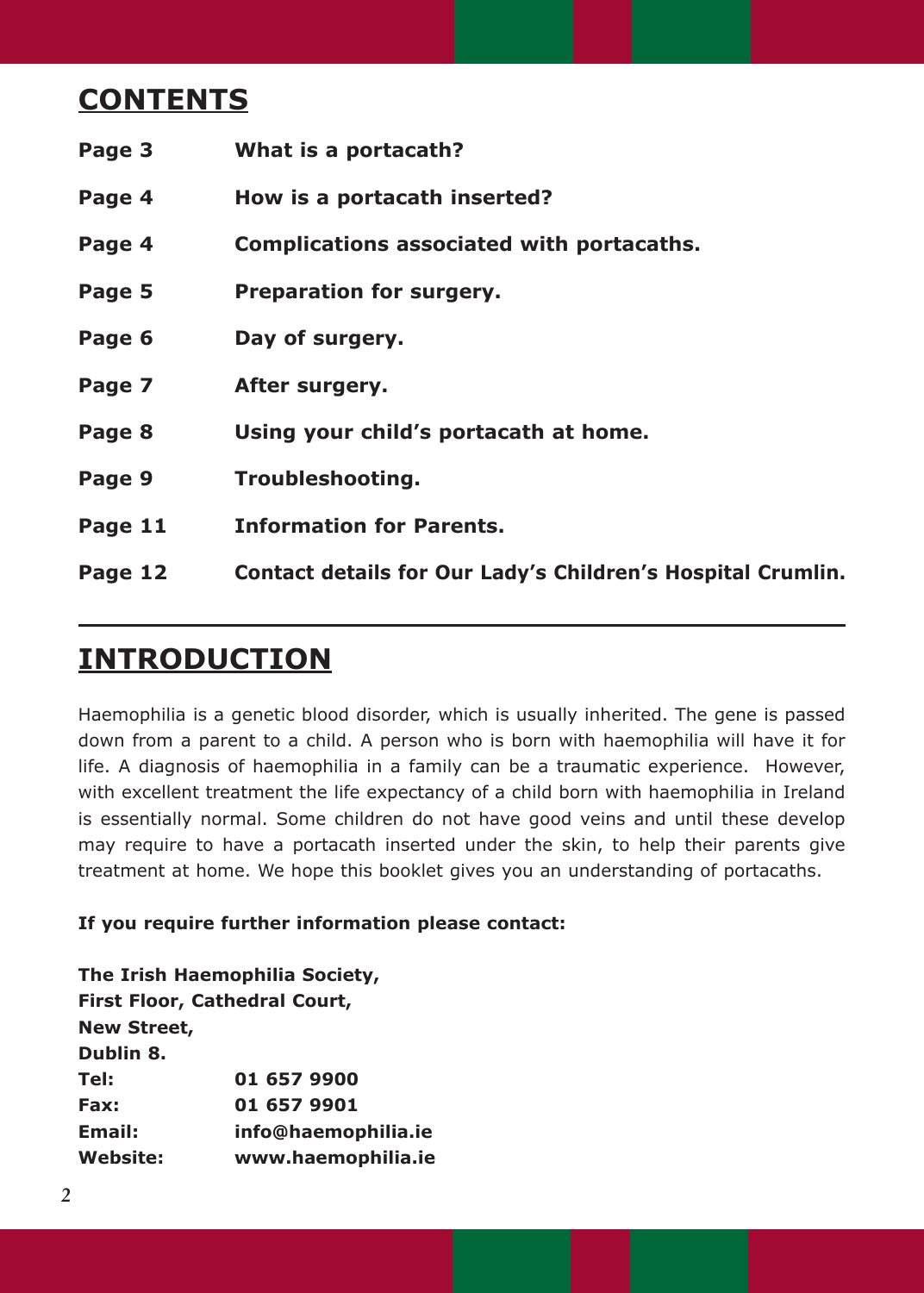# **WHAt IS A PortAcAtH?**

A portacath (port) is made up of a metal or plastic chamber and a silicone tube (Figure 1). The whole device is placed under the skin and the tube is placed in a large vein near the heart. A special needle called a 'gripper' is inserted through the skin and into the port chamber to allow you to give factor to your child. Once the factor is given the needle is removed. When the needle is out, the port has no external parts and is not visible, athough you will feel a small lump under the skin.



Figure 1 Portacath



Figure 2 Portacath in situ



Figure 3 Gripper needle in Portacath



Figure 4 Portacath in relation to heart and main veins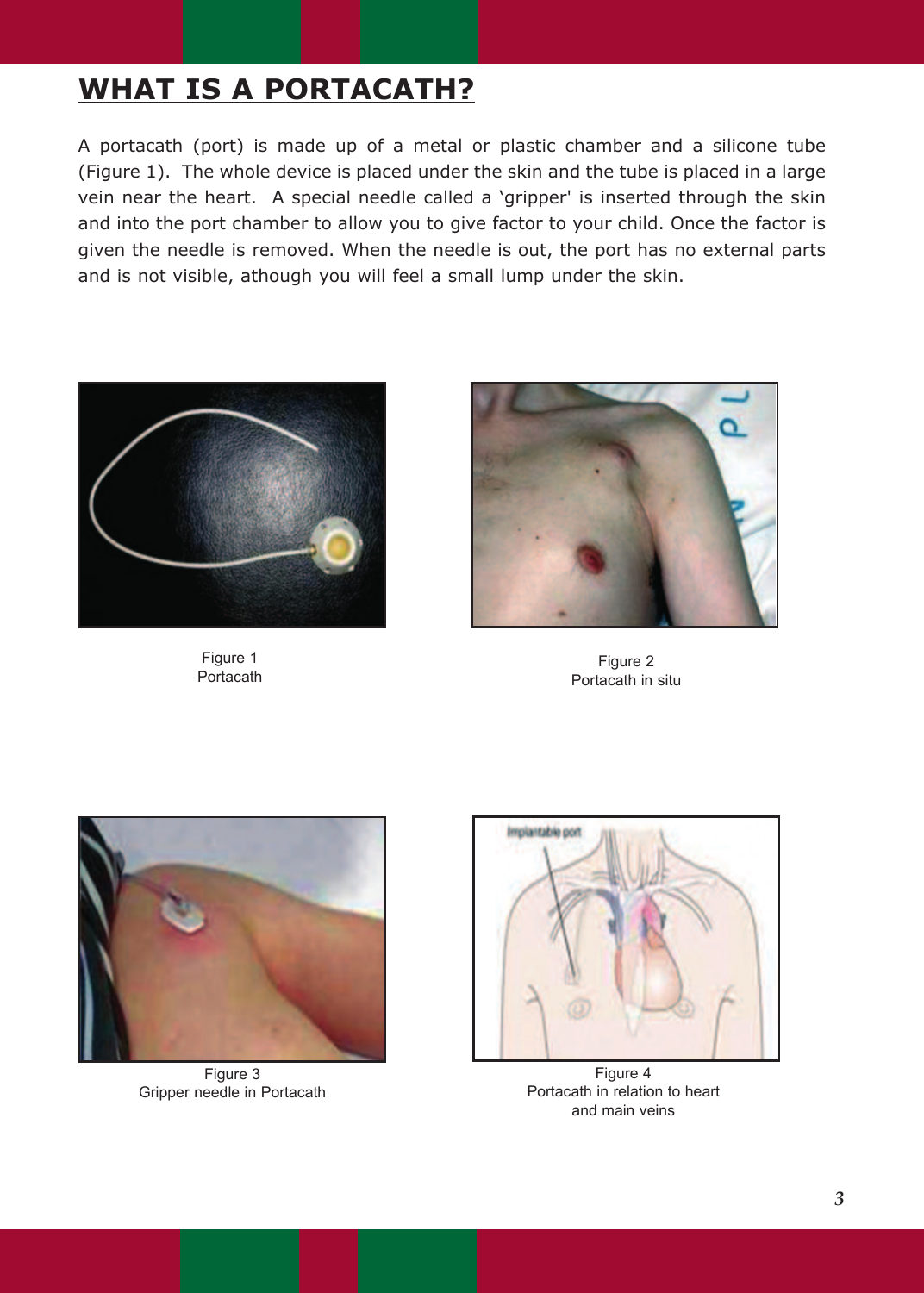# **HoW IS A PortAcAtH InSErtEd?**

The port is inserted in theatre under general anaesthetic. The surgeon starts by making a small incision on the side of the chest. The port is then inserted into a small pocket that is created by the surgeon. It is then stitched into place on the muscles over the rib cage. Another small incision is made in the neck and the tube is threaded into a large vein at the top of the heart. A short X-ray confirms that the tube is in the correct position. Both wounds are then closed with dissolvable stitches and then covered with paper stitches and a dressing. The gripper needle will be inserted in theatre. The port can be used immediately.

# **comPLIcAtIonS ASSocIAtEd WItH PortAcAtHS**

# **Infection**

Infections can happen at any stage. Often an infection can be cleared with antibiotics, but sometimes antibiotics cannot clear the infection and the port must be removed. Signs of infection include a high temperature, feeling hot and cold, achy or shivery, or redness, soreness or discharge around the port.

# **thrombosis (blood clot)**

Clots may form in the port, tube or in the vein that the tube lies in. Signs of a blood clot include swelling and pain in the shoulder, neck or arm. The veins in the neck or chest on the same side as the port may stand out. Your child may need a special x-ray called a linogram or an ultrasound to identify a clot or blockage. If the blockage in the tube is caused by a blood clot a drug called Urokinase can be put into the tube to break down the clot. If the tube cannot be unblocked or is blocked due to a kink, the port will be removed.



# **mechanical problems**

The tube can break and sometimes move through the veins. The tube can also sometimes crack or fracture causing leakage from the tube within the vein. The port chamber may also erode through the skin. If it is not possible to fix mechanical

problems, the port will be removed. *4*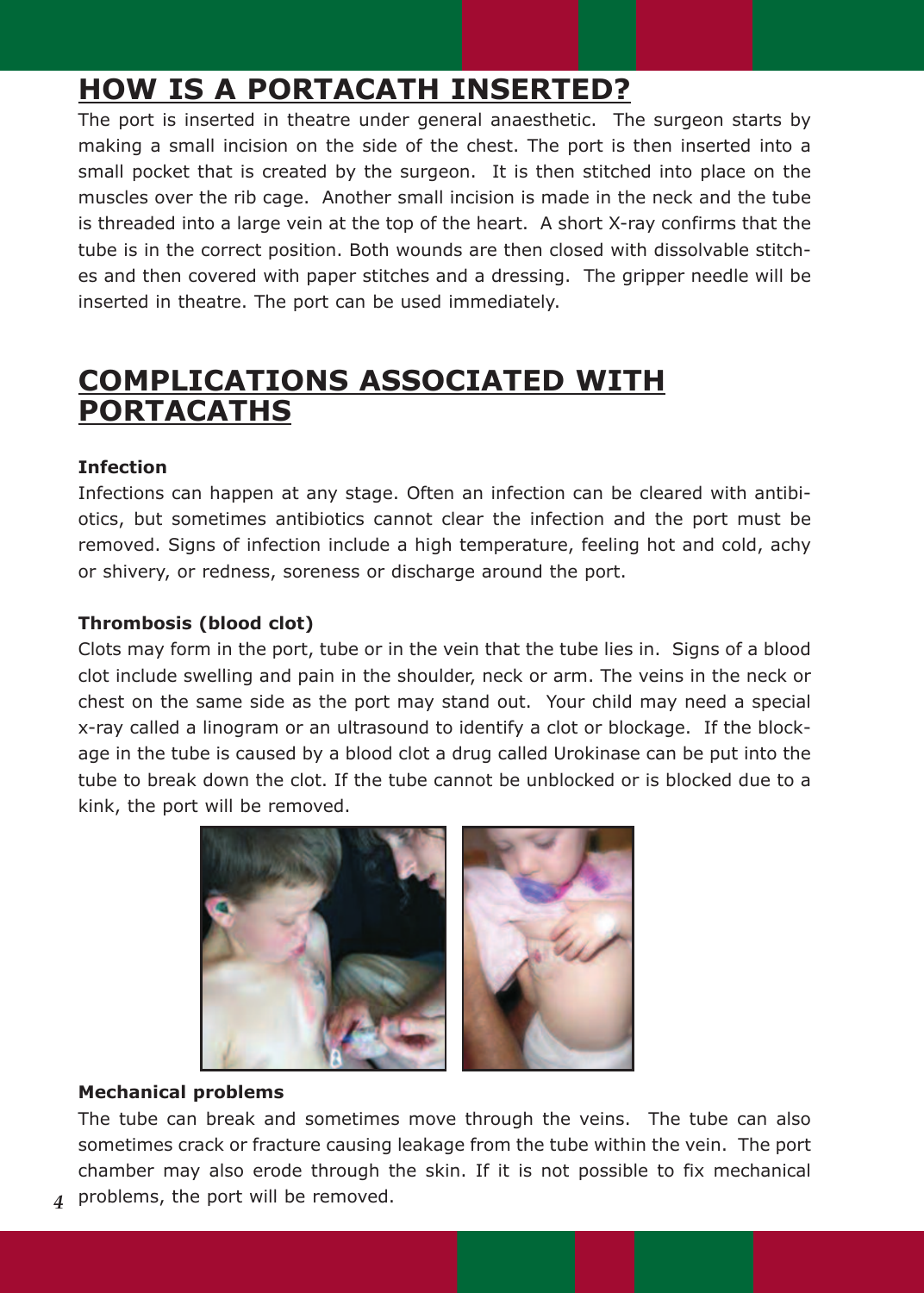# **PrEPArAtIon For SurgEry**

#### **meeting the consultant Surgeon**

When your child needs a port he/she will be referred to the surgeon. You will receive an appointment to come to the surgeon's clinic to discuss the procedure. The surgeon will explain how the port is inserted, the risks of insertion and answer any questions you have. A date for surgery may be arranged.



# **Before admission**

It will be necessary for your child to have a blood test 2 weeks before surgery to check for inhibitors. The haemophilia nurse will organise this.

#### **Admission**

Port insertion requires a six day hospital admission for a child with a severe bleeding disorder. Your child will be admitted to the hospital the day before the operation. The Admissions Department will notify you of the date of admission for port insertion. This date will be subject to the availability of a bed. You must phone the Admissions Department on the morning of planned admission to confirm that there is a bed available and the time of admission (usually 2pm). On arrival to the hospital you should check with the Admissions Department. You will be directed to the ward from there. **Although every effort is made to avoid cancelling procedures it is sometimes unavoidable.**

#### **Ward**

Your child will be admitted to the specialist haemophilia ward where the nurse will carry out an assessment. A specialist nurse from the I.V. team will put in a cannula (Freddie) and take blood. A surgical doctor will examine your child, explain the procedure and answer any questions you have regarding the procedure.

## **consent**

The surgical doctor will ask you to sign a consent form declaring that you have received sufficient information and you are giving your consent for the procedure. Signing this form means that you consent to your child having a port inserted and that you are satisfied you have all the information you need to fully understand the procedure.

## **Fasting**

Your child will not be allowed food after midnight, but may drink clear fluids up until 6am.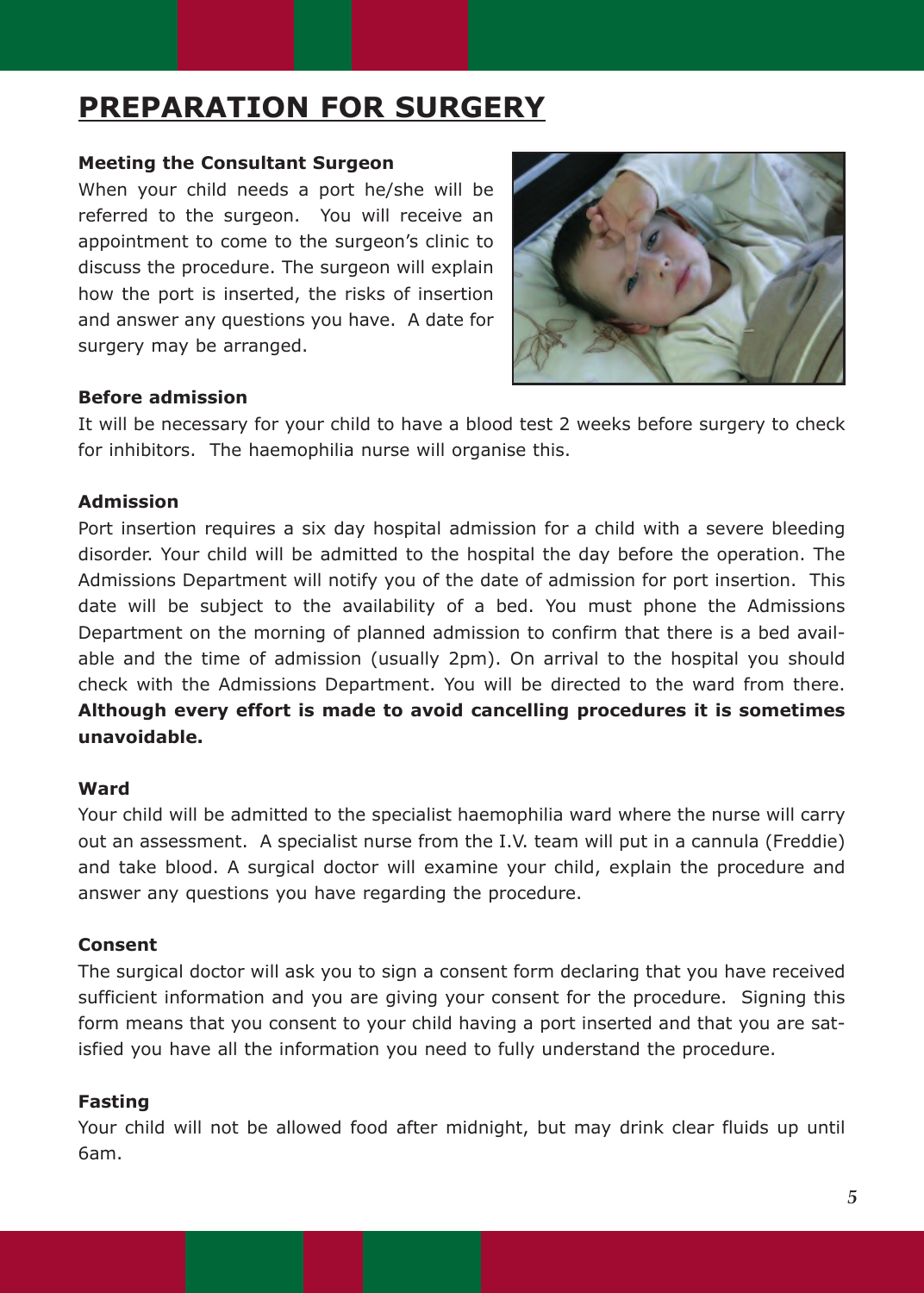# **dAy oF SurgEry**

An antibiotic is given through your child's cannula to help prevent infection. A dose of factor will be given to increase the factor level. A blood test will be required to check that the factor level is high enough for surgery. This sample cannot be taken from the same cannula that the factor has been given through. When the factor level is confirmed as satisfactory and the surgeon is ready your child will be taken to the operating theatre.

For children with severe factor VIII or IX deficiency, a drip will be connected to your child after this blood test and will pump (infuse) factor into your child continuously for the next five days to keep the factor levels normal. Its always a good idea to bring toys / books / DVDs to help entertain your child as he/she will be continuously attached to a drip and mobility will be affected.

Your child will be in the Theatre Department for about 3 to 4 hours. The procedure takes up to 90 minutes. The rest of the time is spent giving your child the anaesthetic and waking him/her up again after the procedure.

One parent may accompany the child into the Theatre Department and stay in the Anaesthetic Room until he/she is asleep. After the operation your child will be taken to the Recovery Room until he/she awakes and is ready to go back to the ward. One parent may go to the Recovery Room with the nurse from the ward to collect your child.

Your child may be cross and irritable when he/she wakes. This may be because of the anaesthetic, pain or hunger.

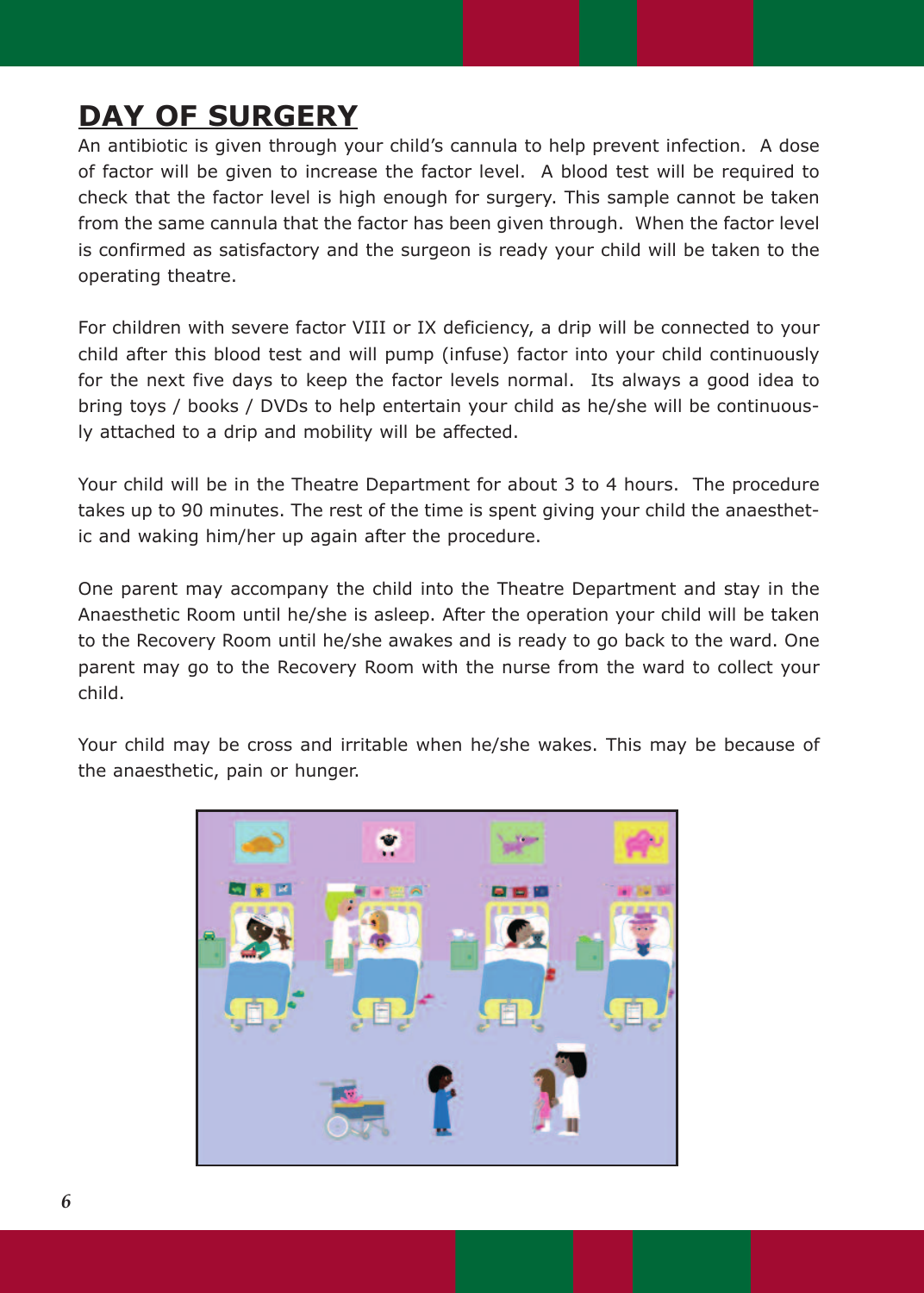# **AFtEr SurgEry**

The gripper needle will be inserted into the port and will be secured with a dressing. This dressing will also cover the port site and should not be removed for 48 hours. Underneath this dressing there will be a small wound over the port with a row of paper stitches (steristrips). These should be left in place and allowed to fall off. This may take 10 days.

There will also be a small wound on your child's neck which will be covered with paper stitches and a small dressing. This dressing should also be left in place for 48 hours and the paper stitches allowed to fall off naturally.



#### **Will it be painful afterwards?**

Your child will receive painkillers during the procedure and will continue to receive painkillers regularly for 24 – 48 hours afterwards. Paracetamol (Calpol) is usually sufficient although stronger painkillers such as codeine are available if required.

#### **Eating and drinking after the procedure**

As soon as your child is alert he/she can have something to eat and drink. It is a good idea to start with clear fluids and a light diet in case of nausea/sickness after the anaesthetic. As soon as your child is tolerating food he/she can eat normally.

#### **day after surgery**

Blood tests will be taken for full blood count and factor level on the day after surgery. For children with severe factor VIII and IX deficiency: the factor infusion may be increased or decreased. Further factor levels will only be required if factor infusion is changed.

#### **What about showering, bathing or swimming?**

It is important not to get either dressing wet until the wounds have healed and this normally takes about one week. Once the wounds have healed, your child can bath, shower or swim as normal.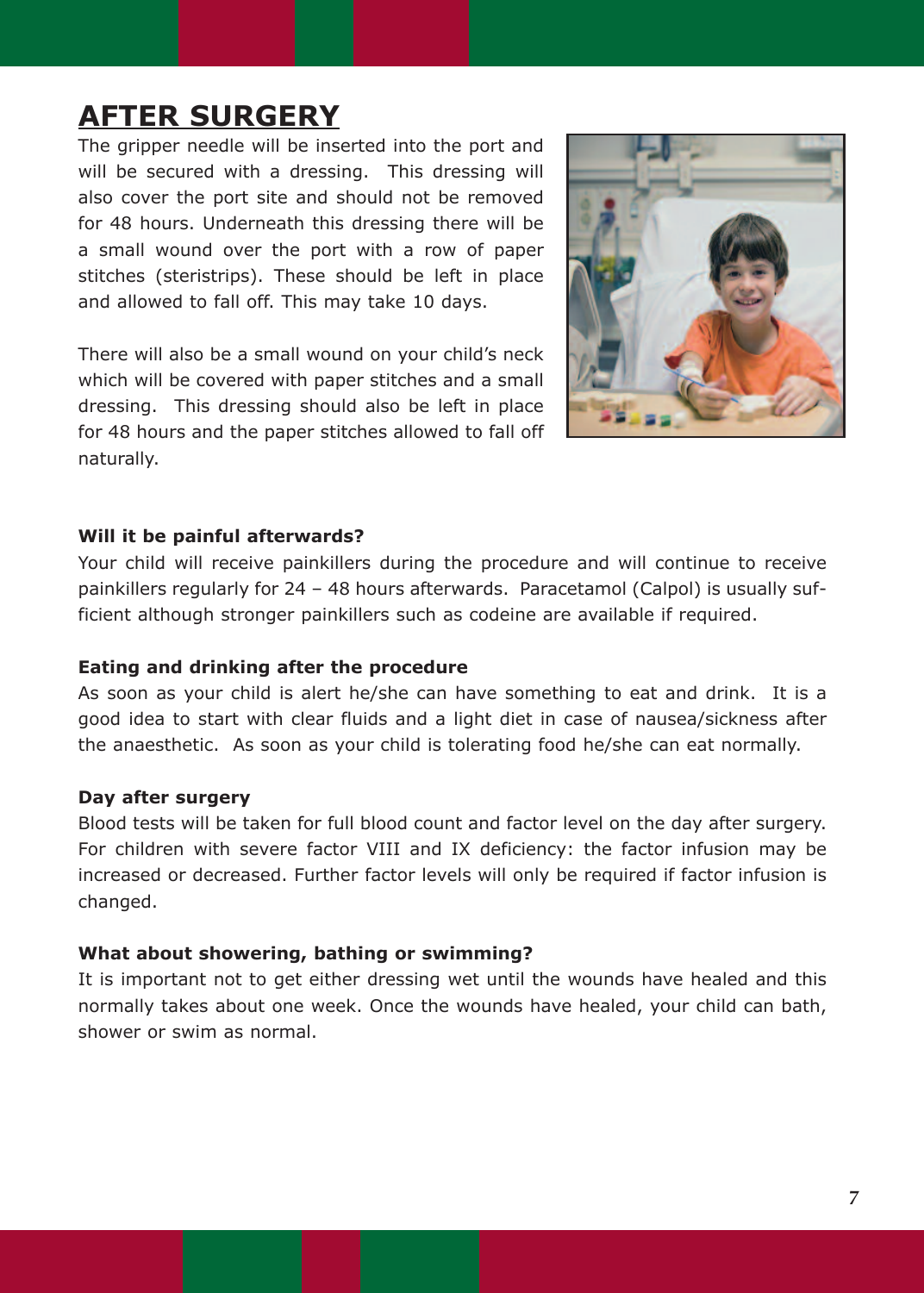# **uSIng your cHILd'S Port At HomE**

Parents are taught to use their child's port by the haemophilia nurse specialist. This education will commence on a dummy/mannequin in the days following the surgical procedure and will progress to your child in the following weeks. You will be required to attend the hospital regularly during these weeks for support and training in how to give factor through the port. Each person using the port must give their child's factor successfully a minimum of 3 times under supervision. The haemophilia nurse specialist must be confident that you can use the port safely before you can begin to give factor to your child at home.

# **Equipment required**

Factor Sterile gloves x 1 Gripper needle x 1 10ml syringes x 3 Filter straw x 1 10ml of Saline 5ml of Heplok Sani-cloth x 4 Sharps bin



This equipment is available free on the 'long term illness' scheme and medical card.

# **Accessing the port: Summary of instructions**

- 1. Gather together equipment.
- 2. Wash down surface.
- 3. Wash and dry hands.
- 4. Open sterile gloves.
- 5. Open all sterile equipment onto sterile field.
- 6. Mix factor.
- 7. Check expiry date of Saline and Heplok, open and leave with factor beside sterile field.
- 8. Wash and dry hands.
- 9. Put on sterile gloves.
- 10. Draw up Saline, Heplok and factor into syringes using the filter straw.
- 11. Prime gripper needle with Saline.
- 12. Clean port site with Sani-cloth.
- 13. Identify the position of port and insert the gripper needle at a ninety degree angle.
- 14. Check position of gripper needle by ensuring blood return.
- 15. Infuse Saline, factor, and Heplok.
- 16. Remove gripper needle. *<sup>8</sup>*
-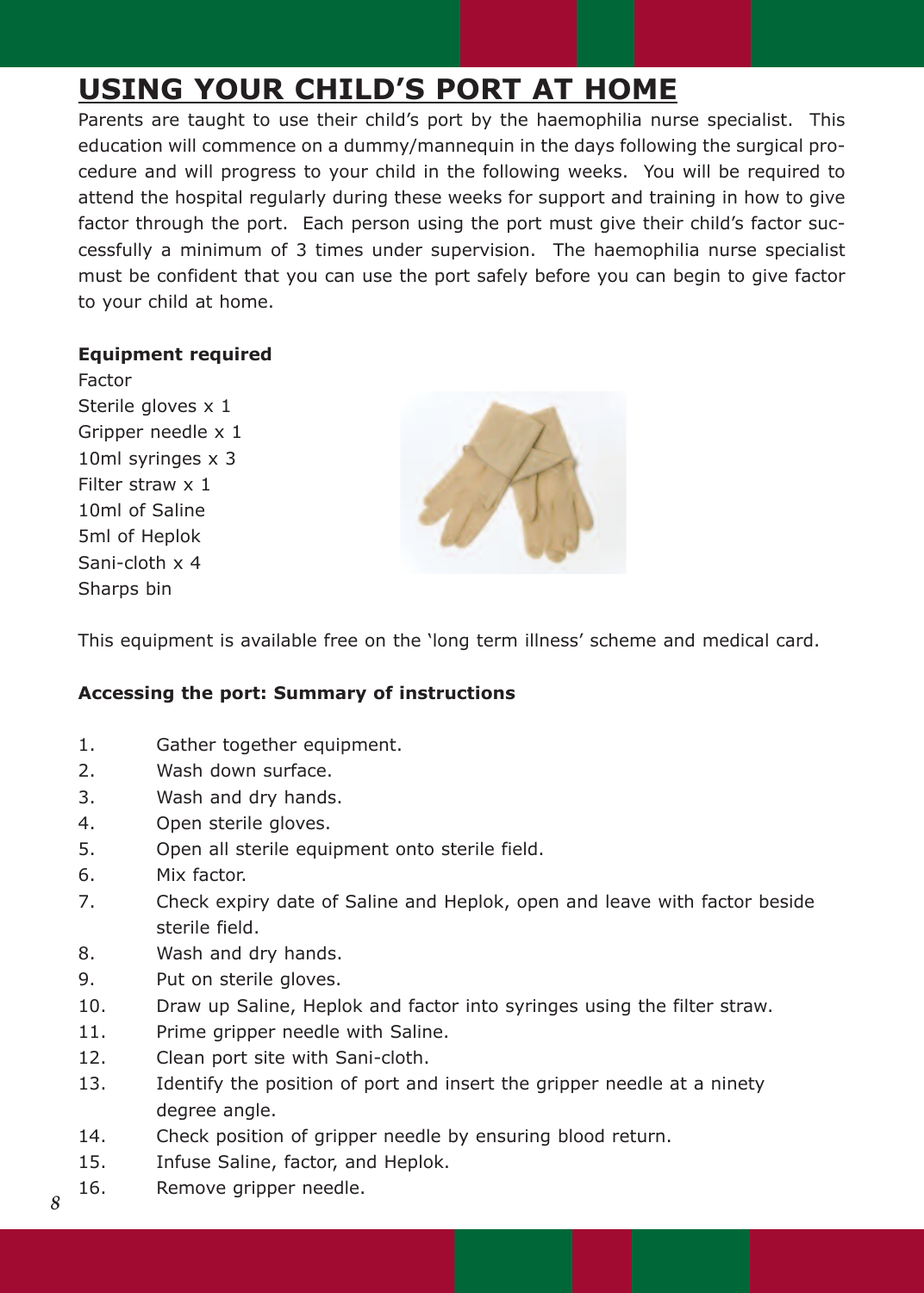## **remember to:**

**dispose of glass and needles in a sharps bin.**

#### **And to document:**

- the reason for treatment.
- the amount of factor given.
- the batch number of factor.
- the expiry date.

# **trouBLESHootIng**

## **unable to get a blood return**

#### **What to do:**

- Check that the needle is down to the bottom of the chamber.
- Check that the clamp is open.
- Check that there are no kinks along the gripper line.
- Reposition the child's head and ask him/her to lift arms above head.
- Slowly flush 1ml of Saline and check for blood return. Do not force fluid into the line. If the line flushes with normal pressure and there is no swelling, pain or leakage you may continue.
- Contact your Treatment Centre for advice.

## **unable to flush line with normal pressure**

# **What to do:**

- Do not force fluid into the gripper line.
- Check that the needle is down to the bottom of the chamber.
- Check that the clamp is open.
- Check that there are no kinks along the gripper line.
- Reposition the child's head. Ask him/her to lift arms above head.
- If still unsuccessful, remove the needle and insert a new gripper.
- If you are still unable to flush the line, contact your Treatment Centre.

## **Infection**

## **Signs:**

Temperature >38°C, especially if it occurs after flushing the port.

Feeling hot and cold, achy or shivery, or redness, soreness or discharge around the port or along the tube under the skin.

## **What to do:**

Call your Treatment Centre immediately.

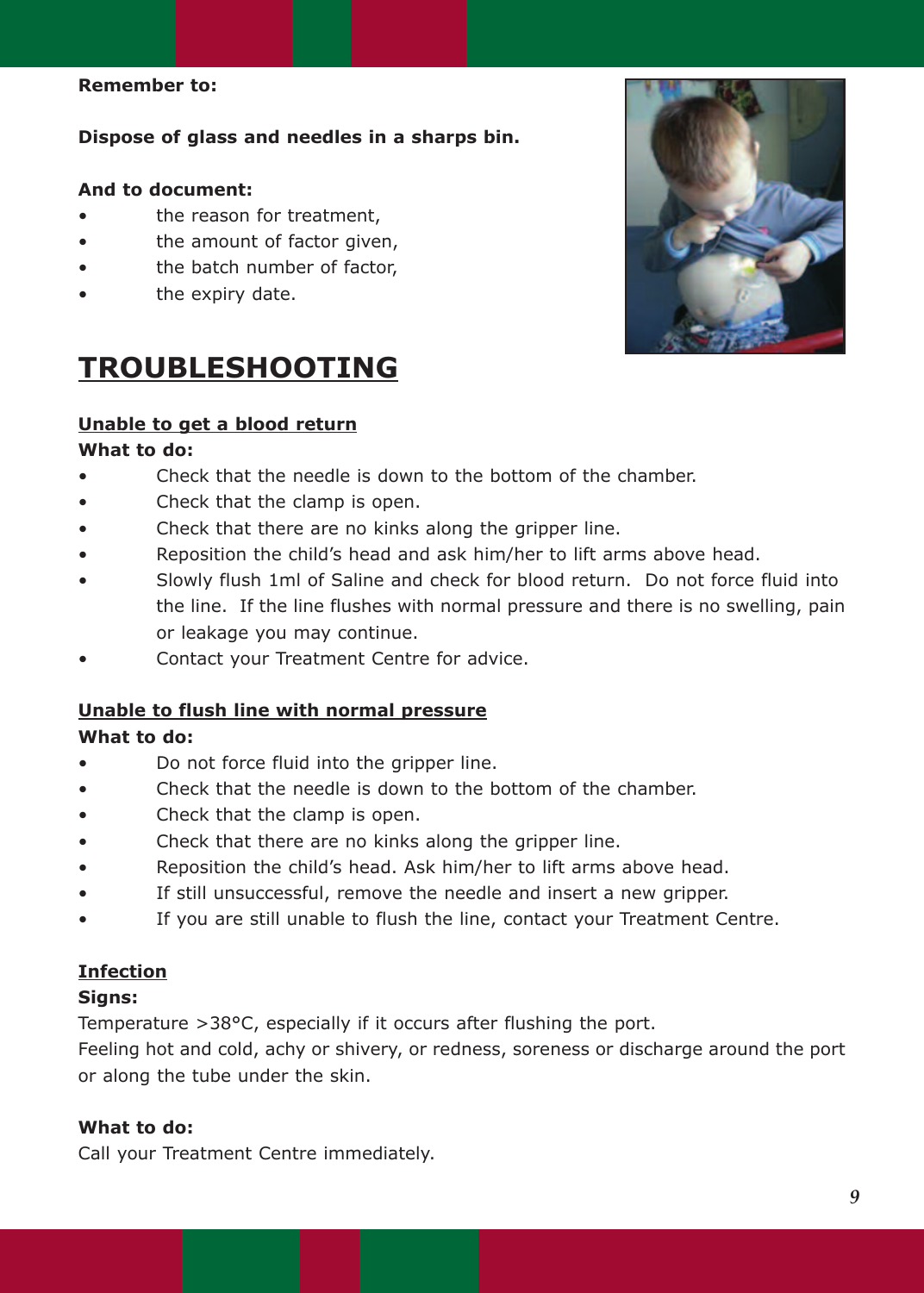## **Investigations and treatment**

Not all high temperatures are due to port infections, but a port infection should always be considered. Blood will be taken through the port and also from your child's vein to check if there are bacteria present, and if there are, to identify the most suitable antibiotic treatment. If antibiotic treatment does not cure the infection, the port will be removed.

## **mechanical problems**

**1. Break in the port/ tube**

## **Signs:**

Pain or swelling along the tube, or pain while flushing the port.

## **What to do:**

- Stop infusion.
- Do not force or continue to flush.
- Contact your Treatment Centre.

## **Investigations and treatment:**

A special x-ray called a linogram will be performed to look at the tube. If there is a break in the tube, the port will be removed.

# **2. Eruption of the port through the skin**

## **Signs:**

The port chamber breaks through the skin.

## **What to do:**

- Don't Panic!
- Place a dressing over the area of broken skin.
- Contact your Treatment Centre.

## **treatment:**

The port will be removed.

If you have any questions regarding any of the information contained in this leaflet, please do not hesitate to contact your Treatment Centre.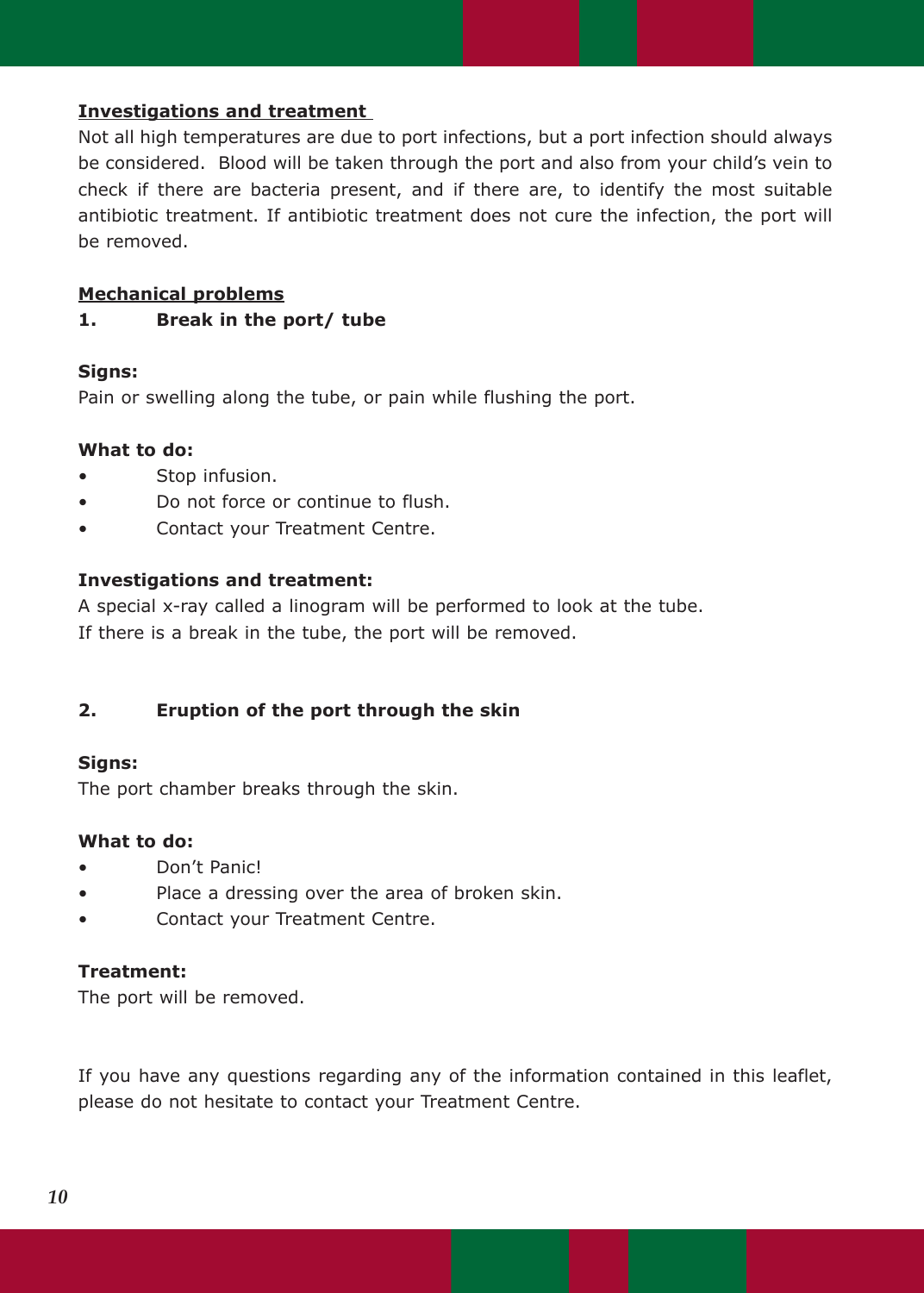# **InFormAtIon For PArEntS**

| <b>VISITING</b><br>Visiting Hours $=$ 8am-9pm<br>Parents can visit anytime.<br>One parent can stay<br>overnight.                                              | <b>PARENTS' FACILITIES</b><br>Parents' room located at<br>ward entrance.<br>Tea/Coffee making facilities,<br>shower, toilet.<br>Canteen, Coffee Dock, and<br>Shop also available. | <b>PARENT'S</b><br><b>ACCOMMODATION</b><br>Located on 2nd floor.<br>Bedside mattress available for<br>collection by parent.<br>Overnight parent rooms<br>available for a fee.          |
|---------------------------------------------------------------------------------------------------------------------------------------------------------------|-----------------------------------------------------------------------------------------------------------------------------------------------------------------------------------|----------------------------------------------------------------------------------------------------------------------------------------------------------------------------------------|
| <b>T.V. AND REMOTES</b><br>Remote controls are in<br>limited supply and must be<br>shared.                                                                    | <b>PARKING</b><br>Main hospital public car park.<br>Long-term parking (more<br>than 10 days) is available for<br>a special weekly rate.                                           | <b>CHAPLAINCY</b><br>Available for prayers,<br>blessings and sacraments.<br>Chapel located within the<br>hospital.<br>Sunday Mass 10.45am.                                             |
| <b>DOCTOR'S ROUNDS</b><br>Times of doctor's rounds are<br>varied and unpredictable.                                                                           | <b>BED ALLOCATION</b><br>Beds are allocated on a<br>clinical needs basis.<br>Bed moves may be<br>necessary.                                                                       | <b>PREVENT INFECTION</b><br>Hand washing is very<br>important.<br>Avoid visiting if sick/unwell<br>yourself.                                                                           |
| <b>PLAY &amp; EDUCATION</b><br>Play room/ Play Specialist<br>available Monday-Friday.<br>Hospital school & teachers<br>available, discuss with your<br>nurse. | <b>ADOLESCENTS</b><br>Adolescent Den (games<br>room, shower and dining<br>facilities) available for<br>adolescents aged 12 and<br>over.<br>Adult supervision is required.         | <b>GENERAL HOUSEKEEPING</b><br>Please keep bed space and<br>locker clutter-free.<br>Be mindful of others when on<br>mobile phones.<br>Smoke free environment.                          |
| <b>CHILDRENS SAFETY</b><br>Cot & bed sides to be used<br>when child asleep or alone.<br>If leaving your child<br>unattended, please inform<br>your nurse.     | <b>CHILDRENS MEDICINES</b><br>For safety reasons, your<br>child's medicine must be<br>given to your nurse so it can<br>be locked away.                                            | <b>CHILDRENS MEALS</b><br>Meal times $= 8.30$ am-9am,<br>12.30pm, 4.15pm, 6.30pm.<br>Snacks & drinks available<br>outside these times.<br>Special diets can be ordered<br>if required. |